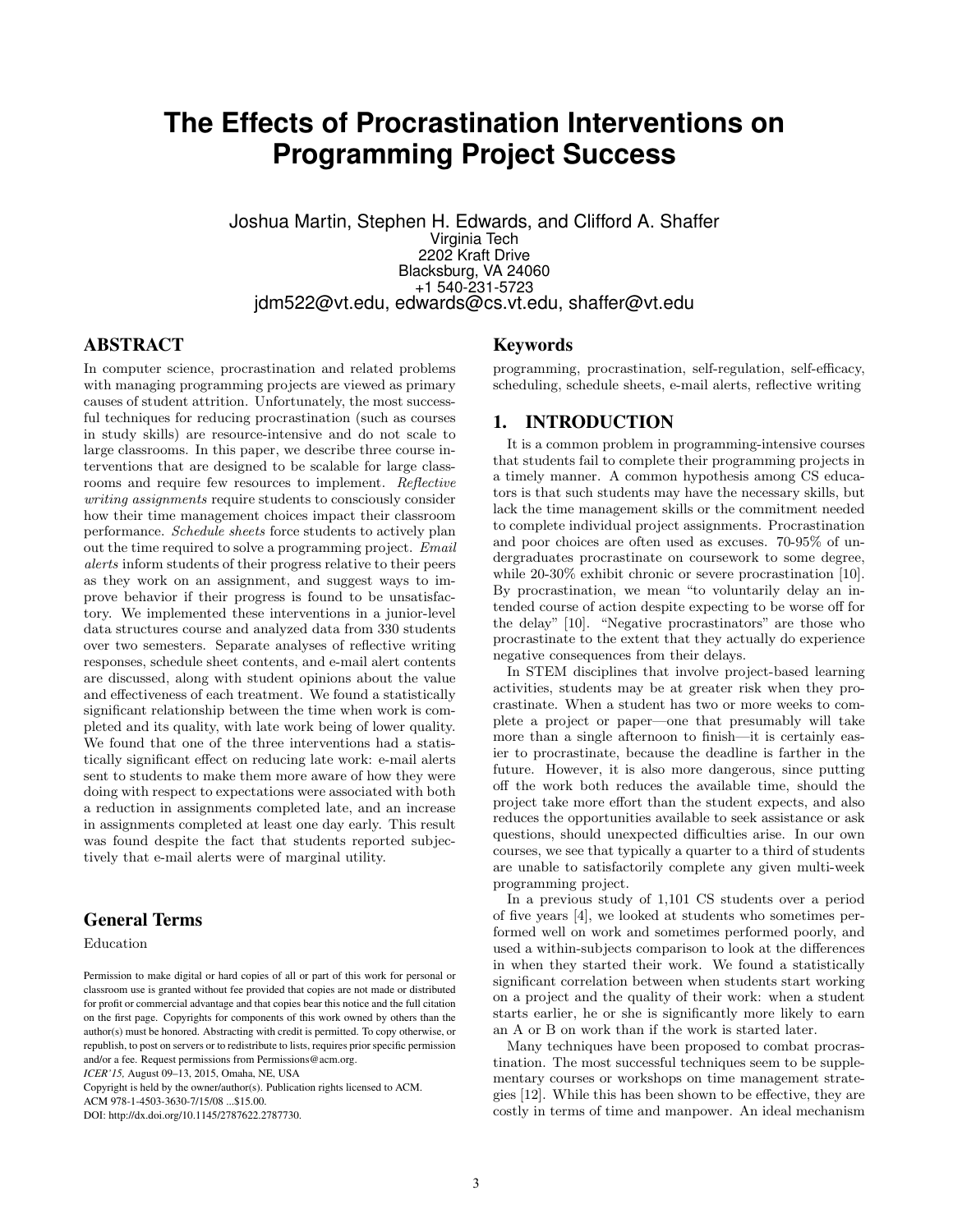to reduce procrastination must be feasible at a larger scale and applicable to courses with hundreds of students.

In this paper, we examine three classroom interventions to reduce procrastination. These interventions are designed to require little additional manpower or class time, and so can be used in large courses. These interventions included active reflection writing tasks, schedule sheets, and situational awareness alerts that describe student performance relative to expectations. We examined how these treatments affected the times at which students started submitting work to an automated grading system, as well as when students finished their assignments. While two of the interventions did not provide evidence of significant impact, the e-mail alert intervention did show a significant increase in the number of assignments submitted early and a significant decrease in the number of assignments submitted late, in comparison to the control condition. Further, by examining relationships between on-time vs. late work and quality of student work, this study re-confirms that late assignments score lower and typically contain more bugs, as measured by instructor reference tests. In addition, work completed early, ahead of the deadline, scores significantly higher.

This work extends a preliminary examination of this same experiment presented at ITiCSE 2015 [3], where only the main treatment effect was examined. The contributions of this paper include a more thorough examination of the impact of the treatments after filtering out students who dropped or failed to complete the course, along with an examination of the times when students start submitting work for assessment, rather than only their finish times. Also, separate analyses of the data collected on each individual treatment are provided, along with the results of student opinion surveys indicating student perceptions of the value, effectiveness, and time required for each of the interventions. While the Tuckman procrastination scale [11] was used to measure procrastination tendency among subjects in this study, no significant relationship between procrastination scale scores and assignment submission times was found. Finally, this paper compares the quality of student work with its time of completion to assess whether late work was of measurably lower quality in this study.

## 2. BACKGROUND

While procrastination is a pervasive problem throughout education, there is still a lack of understanding about the phenomenon. Perhaps the best summary of procrastination research so far comes from Steel, who published a metaanalysis of procrastination research in 2007 [10]. Steel defined procrastination as a "prevalent and pernicious form of self-regulatory failure." Some research indicates that procrastination may be an individual personality trait, and several instruments have been developed to measure this tendency [10, 6, 11]. We used Tuckman's procrastination scale instrument [11] to measure the procrastination tendency of students in our study, described in Section 5.

Several potential causes of procrastination have been proposed. However, procrastination is primarily a failure of self-regulation. In a study of 456 undergraduates, Klassen et al. [5] found that a person's view of their own ability to self-regulate was a strong predictor of procrastination. Tuckman theorized that an inability to overcome procrastination tendencies might be related to the gradual transfer of responsibility from teachers and parents to individual students that occurs throughout the school years. Because this transfer of responsibility reaches its peak during the college years, he theorized that researchers should examine techniques that can assist students in the regulation of their own learning [11]. Such techniques should include providing information to students so that they are aware of the appropriate progress needed to successfully complete a task.

Steel [10] has proposed temporal motivation theory (TMT) for modeling procrastination. TMT incorporates four factors to account for the desirability of a task: expectancy of success  $(E)$ , value of the task to the individual  $(V)$ , the delay before one is rewarded for the task  $(D)$ , and the individual's sensitivity towards that delay  $(Γ)$ . Utility is defined as  $(E \times V)/(\Gamma \times D)$ . This theory influences the interventions we designed.

# 3. INTERVENTIONS

The focus of our study is three interventions that we made, with the goal of reducing procrastination or otherwise improving the performance of students on projects in a juniorlevel Data Structures and Algorithms course. This course is taken typically one year after a traditional CS2 course, and is typically about the fourth programming course that a student encounters. Each of the interventions studied is relatively easy to administer (assuming availability of the infrastructure that we built to support some of these), and can scale to large courses. In total, there were four course sections involved, over two years. One section was the control (no explicit interventions targeted toward procrastination were administered, and this course was taught in a manner similar to prior years), and each of the interventions was administered to one section of the course. We first describe the three interventions, and then we discuss our experiences and analyze the results. See [3] for details on the specific instruments used in each intervention.

The key activity studied was the semester programming projects. Students in all sections had a similar experience in that they were required to implement four projects during the semester. Each project had a life cycle of approximately one month, from the time when the initial specification for the project was made available (and discussion of the project was initiated in class) until the assignment due date. In total, the projects accounted for 45% of the semester grade. However, the projects are even more important than this figure would indicate, as scores on projects explain about 95% of the variance on total semester score. Thus, good performance on the projects is crucial to a successful grade. The projects are generally considered by the students to be quite challenging, involving interactions between typically two to four major classes (in the object-oriented sense), requirements for student-generated unit tests, meaningful design choices by the students (that affect project scoring), and complex programming skills such as advanced recursion and dynamic memory allocation. Success on the projects requires project management skills such as time management along with skills in software design, testing, and debugging. A typical project might require 30–80 hours, resulting in approximately 500-2,000 lines of code, including software tests but excluding comments.

#### 3.1 Active Reflection

The first intervention we examined is reflective writing assignments. These assignments were inspired by active learn-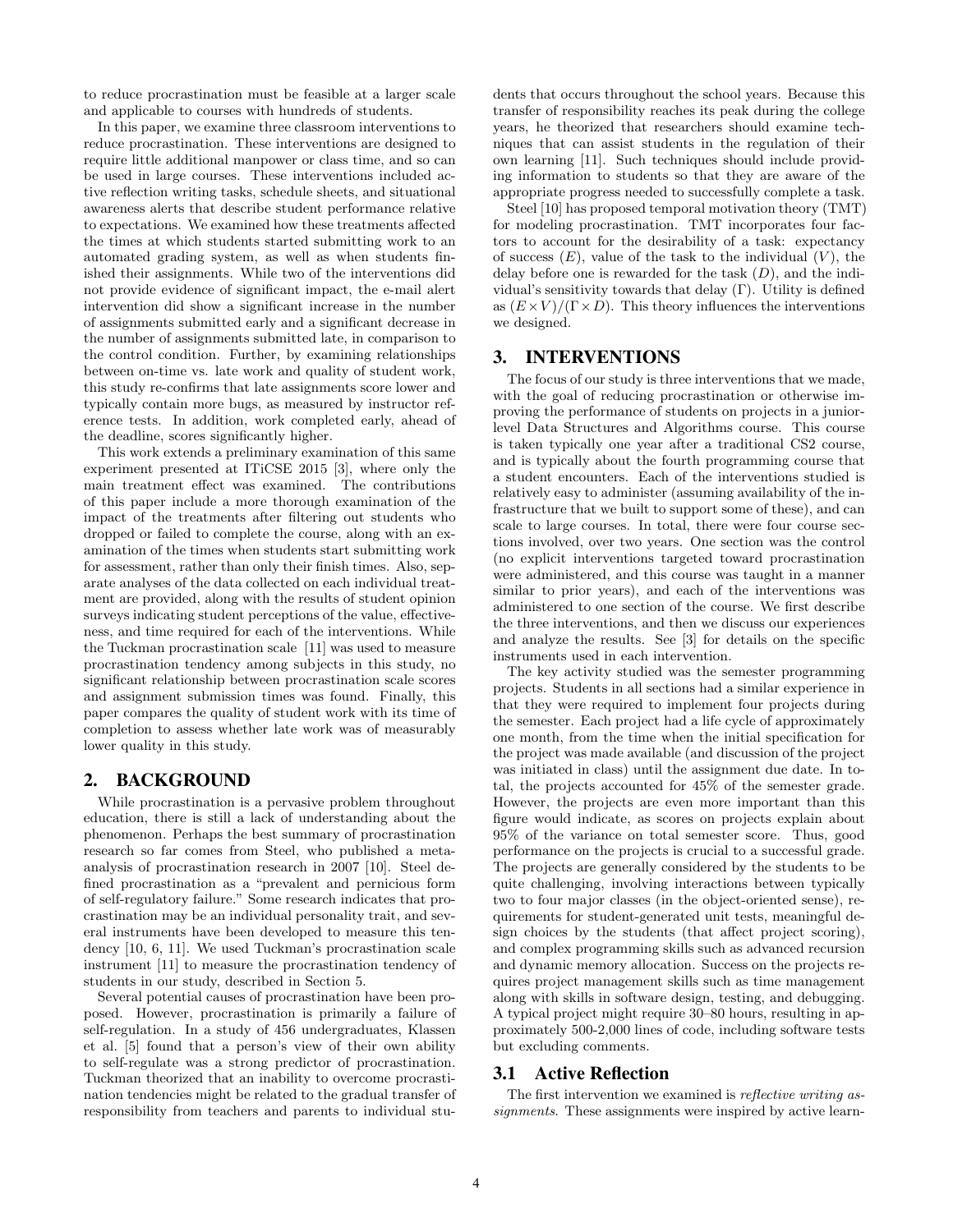ing techniques, specifically the technique called the "minute paper" [9][2]. The goal of these writing assignments was to engage students in reflection about their own time management behavior and how it affects their individual performance on the programming projects. The initial concept of writing a single response was expanded to four responses after consulting with the course instructors. In our study, these responses were completed using an on-line form near the beginning of each project, asking the student to reflect on the impact of their time management choices on their previous project experience. The activity was designed so that students could complete it in under 15–20 minutes. Students in the targeted section were required to do the reflections, with each one being worth approximately 1% of the semester grade.

### 3.2 Schedule Sheets

The second intervention examined is the use of schedule sheets. In prior years, instructors for thise course have used "painless" schedule sheets [8]. Student survey data indicate a mixed response to the schedule sheets, with some students finding them useful while others find them unhelpful. The goal behind the schedules is to encourage students to break a large project assignment into smaller, more manageable pieces. The sheets are also designed to have students consider their progress on an assignment periodically. This intervention aims to reduce procrastination by helping students form, express, manage, and track smaller-scale deadlines.

To effectively manage the schedule sheets for students, we designed and implemented an electronic system to handle the submission and grading of these sheets. Students entered or changed their work breakdown structure as a series of tasks. Often these tasks consisted of specific classes, program behavior, or modules a particular assignment required. Each task had subfields for the estimated design time, coding time, and testing time, as well as a personal target deadline for when the student anticipated completing the entire task.

Students were required to fill out or edit a schedule sheet three times during a project. Collectively, the three schedule sheets for a given project constituted about 1% of the semester grade (for a total of 4% for schedule sheets over the four projects). For each project, the first sheet was an initial schedule that was due within a week of receiving the assignment. The second sheet was an intermediate schedule due one week before the assignment was due, allowing students to update their progress and modify their own task deadlines as necessary. A final schedule was due after the project was completed, with students reporting the actual amount of time spent on each project task.

To ensure student schedules were reasonable, the system provided automatic feedback as schedule information was entered by the students. A "check my work" button allowed students to get immediate feedback at any point while editing their schedule. The work check mechanism included multiple diagnostics used to verify that a schedule was appropriate for the particular project based on the number of anticipated components, the time estimates made by the student, and the personal task deadlines set by the student. Additionally, the system allowed an instructor to manually review the submitted schedules for any additional discrepancies, to provide their own feedback comments, or to adjust scores where necessary.

# 3.3 E-mail Alerts

The third intervention examined is the use of automated e-mail situational awareness alerts. We developed a mechanism to send periodic e-mail alerts to students throughout the time allotted to work on a project. These alerts were designed to raise awareness of a student's level of effort compared to his or her peers, and compared to expectations.

Instructors will often inform students that working early and often on a particular assignment will yield a higher score, but this information often may be ignored. This intervention is designed to take a different approach by providing individualized information that is more relevant to a student. In particular, the system is integrated into Web-CAT, an automated grading tool used at our institution. Because students were required to submit their work to Web-CAT for evaluation, we could provide feedback on a student as they worked towards a project solution, and include data extracted from their current work to produce more informative messages.

The e-mails sent by this intervention began roughly one week before the project was due. Second and third e-mails were sent at 4 days and 2 days before the assignment due date, respectively. The content of each alert was customized to reflect the work submitted so far to Web-CAT. The student's work was classified along 4 dimensions: the amount of code written (relative to an approximate target size for the given assignment), the proportion of instructor written reference tests passed (an approximation of functional correctness), the degree of testing performed (if the assignment requires students to write their own software tests), and the number of static analysis checks failed (measuring adherence to coding style guidelines, if required by the assignment). Based on the scores for each of the dimensions, each student's work would be given an internal grade: Good (indicating advanced progress compared to the ideal rate of progression), Neutral (indicating average progress compared to the ideal rate), Bad (indicating poor progress compared to the ideal rate), and Undefined (indicating no work has yet been submitted).

Based on these internal ratings, a customized e-mail was constructed and sent to students. The subject line of the email was phrased as "CS 3114: Your progress on Project 2". However, if the student's work indicated insufficient progress in one or more dimensions, the subject line would instead be "CS 3114: You may be at risk on Project 2", or even "CS 3114: You are at risk on Project 2". The body of the e-mail message contained a separate paragraph corresponding to each of the 4 dimensions on which the student's work was rated. Messages were phrased in an attempt to recognize progress and reinforce good practices without being judgmental or negative.

# 4. EXPERIENCES WITH THE INTERVEN-TIONS

The three interventions were employed in four sections of CS 3114: Data Structures and Algorithms, a junior-level data structures course at our university. Two of the sections were taught in Fall 2013, with the other two in Fall 2014, all by the same instructor (an author on this paper and Co-PI on the project). Three of the sections each received one of the three interventions, and one section acted as a control. The course involved four separate programming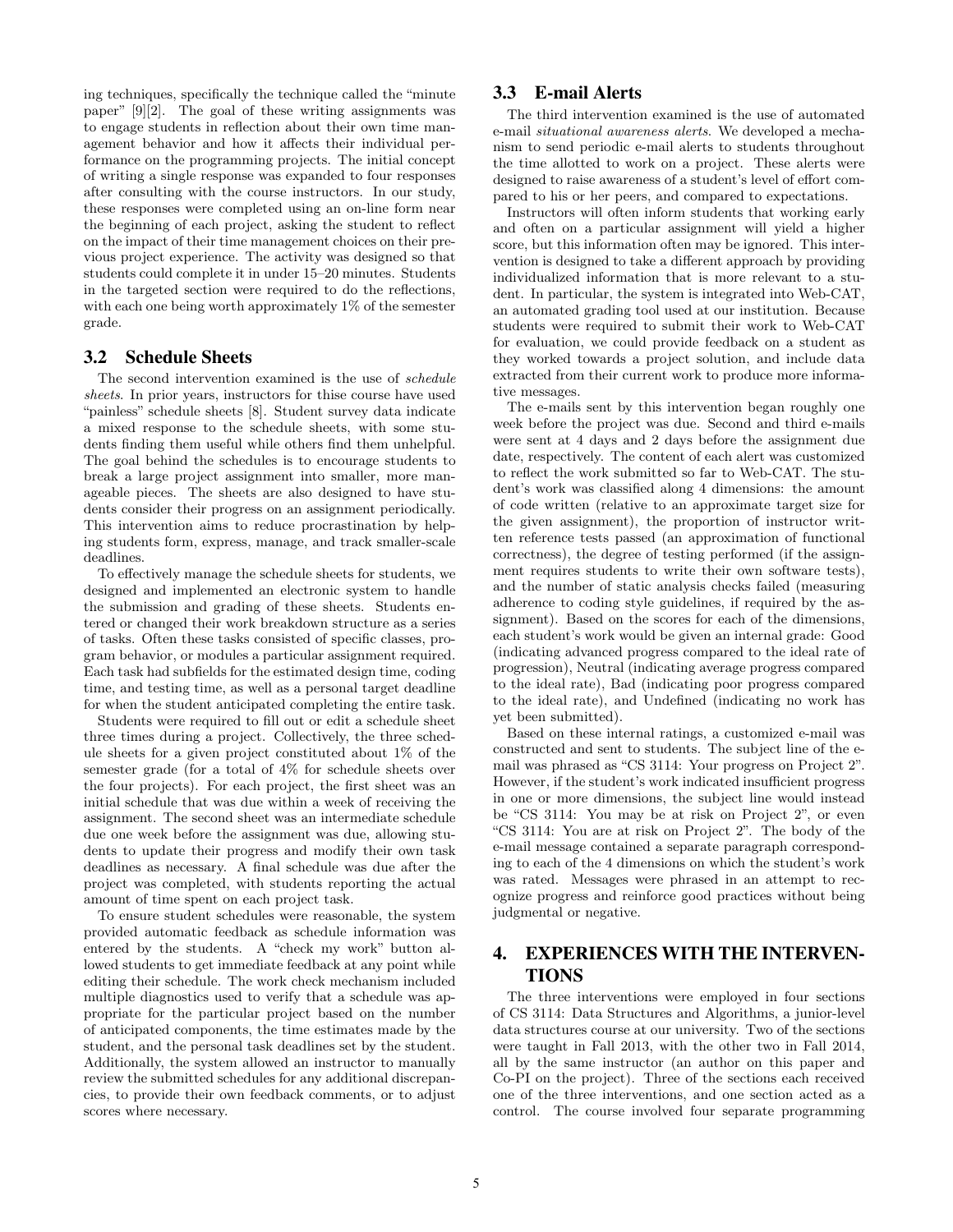assignments, with students being given approximately one month for each assignment. Each section received the same intervention across all four assignments.

The following subsections describe our experiences employing these interventions. In addition, we gave an opinion survey at the end of each semester asking students for their reactions to the intervention they experienced, in terms of how useful they felt it was, whether they felt it took too much time, and whether they believe it affected the way they managed their time on projects. The assignment consisted of writing one-paragraph responses to four prompts: describing the key elements of the plan they used to manage their time on their most recent project, describing how that affected the quality of their work, describing the plan they intend to use on the new project, and describing their development strategy and how it impacted their results.

## 4.1 Active Reflection

#### *4.1.1 Response Themes*

Many students emphasized starting early as a way to avoid stress and turn in quality work. In fact, on the first reflective writing assignment, 85% of respondents indicated they would use a strategy of submitting earlier than previously. However, analyzing the responses from the next sheet, we found the number of students who reported starting earlier on the project reduced to 68%. This trend did not improve with Project 3, were students who reported working early dropped to around 46%. This indicates students underestimated their own ability to start a project early (as self defined), and while the reflective writing assignments forced students to consider their time management choices, it did little to improve their self-reported performance.

Besides starting early, many students emphasized a lack of team work as a key element to finishing on-time. One student wrote: "After deciding to work with a friend, we broke up sections of the project to focus on. By partially splitting up the project, we were able to maximize our development over time." Another student lamented a lack of planning, writing "I began working on my last project way too late. The key elements was that my partner and I waited for a mutually agreeable time to work on the project. We waited too long for a perfect time and ended up starting very late."

Reasons for starting late varied. Some students complained about a lack of knowledge, while others blamed the amount of additional coursework they had. A few students had difficulties working with teammates, which led to a later start than they assumed was ideal.

Overall, the responses reveal that most students know the correct way to avoid procrastination, but fail to follow through—reconfirming a failure of self-regulation. A variety of reasons could be to blame for this, including some that are not the fault of the student. The reflective writing assignments made students consider how to schedule their time, but did not seem to change their actual behavior.

#### *4.1.2 Survey Results*

At the end of the semester, students were given a brief on-line opinion survey on their experiences with the intervention consisting of nine Likert-style questions that were answered on a five-point scale. Questions covered whether the intervention helped the student manage projects better, made them think critically about time management, made

them more aware of how much they procrastinate, or caused them to change the way they managed their time. Questions also covered whether students felt the intervention was a waste of time, or took too much time to complete.

Overall, student responses to the reflective writing treatment were more positive than for the other interventions. 50% of respondents indicated that the intervention helped them manage their projects better, giving a response of 4 or 5. Only 23% agreed that the reflective writing assignments were a waste of time, although 64% agreed that they took too much time to complete (the highest of any intervention). Finally, when students were asked if the intervention caused them to start at least one assignment sooner, 68% of students either agreed or strongly agreed, the highest of any intervention. This seems to indicate that students valued the experience of reflective writing.

# 4.2 Schedule Sheet Data

#### *4.2.1 Schedule Data*

While individual projects differed in complexity, the average across all students for the student-reported estimates of total project time on the first schedule sheet ranged from 33–54 hours (33 hours for Project 1, s.d. 15.0, 53.6 hours for Project 2, s.d. 17.7, 41 hours for Project 3, s.d. 16.6, and 39.5 hours for Project 4, s.d. 10.8). These initial estimates were usually underestimates, however, with the final reported time spent by students averaging 43–79 hours (66.4 hours for Project 1, s.d. 34.9, 79 hours for Project 2, s.d. 33.0, 43.9 hours for Project 3, s.d. 15.5, and 47.7 hours for Project 4, s.d. 21.3). Individual students underestimated the effort required 72% of the time. Figure 1 summarizes the distribution of initial time estimates made by students, their revised estimates on their intermediate schedule sheets, and the final self-reported time spent (all values are studentreported on their own schedule sheets).

On the intermediate time sheets due one week before the project was due, students reported having spent an average of about one third of the total time they would report by the end of the project. One would expect that estimates of time remaining at this point would be more accurate than



Figure 1: Schedule sheet estimates on the initial schedule and intermediate schedule, compared to total time reported across all sheets.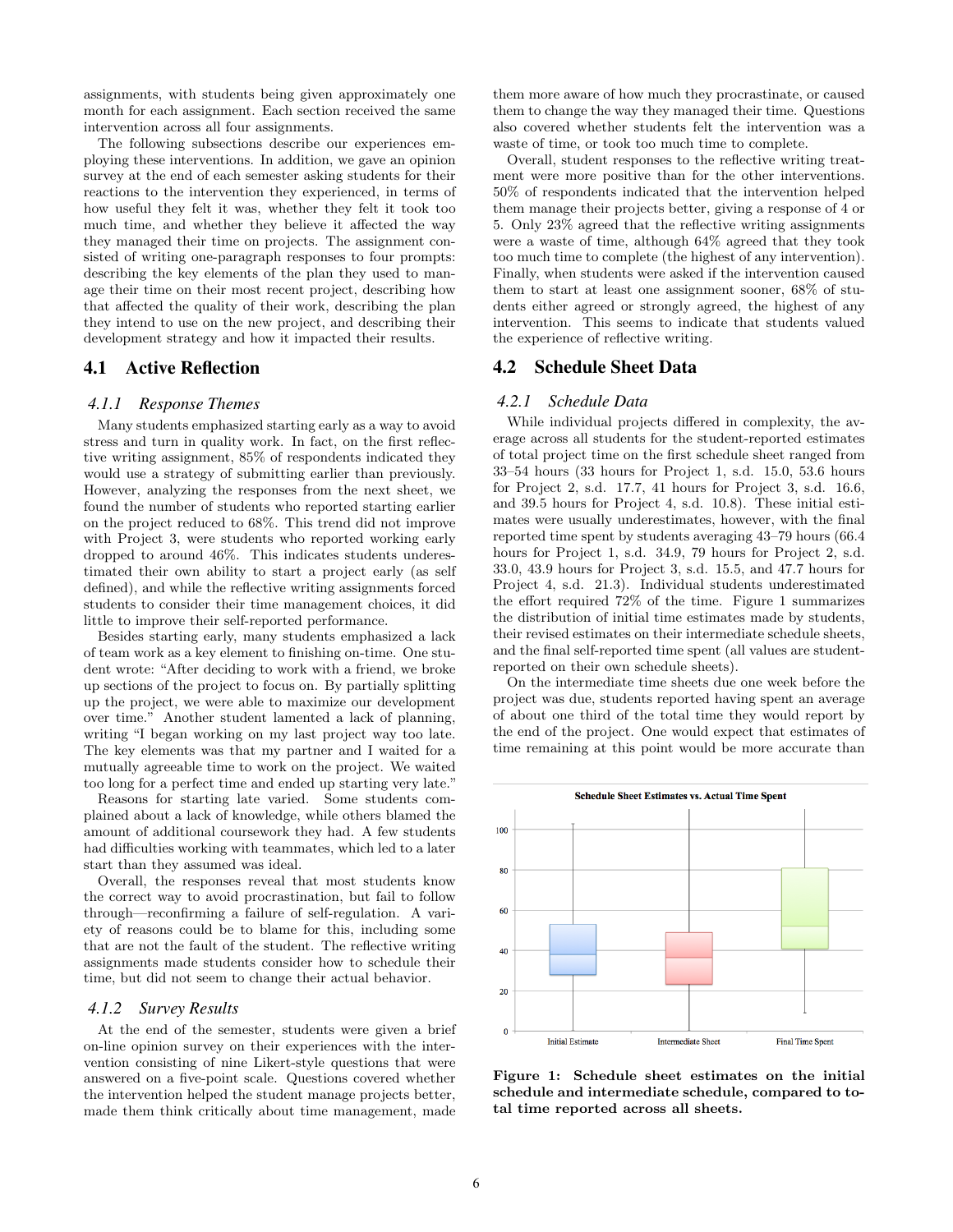the initial estimates. However, the opposite appeared to be the case, with most students underestimating the time remaining–in fact, on average, students estimated it would take less total time by the intermediate time sheet than their original (under-)estimate before work began. Figure 1 shows the distribution of estimates across all three sheets, illustrating this underestimation trend.

We examined the accuracy of the final schedule sheet and its potential impact on the time students submitted their final work to Web-CAT using a two-way analysis of variance. We found a significant relationship between these factors (F = 17.79, p < 0.001). Students who underestimated the amount of work required for a project submitted their final solutions later, while students who overestimated the amount of work required submitted their final solutions earlier.

We hoped that schedule accuracy would improve as the semester went on, indicating that students were improving their own time management skills. We did find that the assignment itself had a significant relationship with schedule accuracy (F = 10.41, p <0.001), where students had the largest average underestimates for Project 1, followed by Project 2, with the smallest underestimates for the two later projects. Because the assignments differed in level of effort and complexity, one would expect differences in the ability of students to estimate the level of effort required, however.

#### *4.2.2 Survey Results*

From the survey of student opinions, student responses to the schedule sheet intervention were less positive. Only 21% of respondents agreed or strongly agreed that schedule sheets helped them manage their projects better, with 56% disagreeing or strongly disagreeing. Additionally, 62% of respondents agreed or strongly agreed that the intervention was a waste of time (the highest of any intervention), although only 29% agreed that they took too much time to complete. Finally, only 44% of respondents agreed or strongly agreed that schedule sheets caused them to start their next assignment earlier.

## 4.3 E-mail Alert Data

#### *4.3.1 Email Analysis*

For the students who received e-mail alerts, students usually received three alerts, seven days before the assignment was due, then again four days before the due date, and finally one last alert two days before the due date. For two of the assignments, we added a fourth alert ten days ahead of the due date as well.

For each e-mail alert, the student's work so far, as characterized by their most recent submission to Web-CAT, was analyzed, and rated on four different aspects. If students had not made any submission to Web-CAT yet at the time of the alert, they received a message specifically addressing that fact, and including encouraging language about the benefit of starting early.

When alerts were sent ten days ahead of the due date, only 2–7% of students had made a submission to the electronic grading system. Thus, the bulk of the students received a "form letter" alert because there was no data available to use for a more personalized message. For alerts one week ahead of the due date, 6–18% of students had made a submission. Four days ahead, 17–33% of students had made at least one submission, and two days ahead, the number had grown to 43–54%.

Because of the low percentages of students who had submitted work, in almost all cases, the majority–sometimes the vast majority–of students simply received an alert indicating they had not yet submitted any work, and reminding them that starting earlier is associated with better success on project assignments.

We examined more closely the alert status of students 4 days ahead of the due date, roughly in the middle of the series of alerts. A two-way analysis of variance indicated a significant difference (F = 12.9, p <0.001) between the project grades earned by students who had made at least one submission to Web-CAT at that point (mean of 80.7%, s.d. 24.6%, not including any extra credit incentives for early completion) and those who had not yet made any submission (mean of 69.2%, s.d. 29.3%).

#### *4.3.2 Survey Results*

In the survey of student opinions, student responses to the e-mail alert intervention were somewhat negative. Only 14% of respondents agreed that the e-mail alerts helped them manage their own projects better, with no students at all strongly agreeing. Additionally, 55% of respondents agreed or strongly agreed the e-mail alerts were a waste of time, and 37% agreed or strongly agreed they took too much time. Finally, only 24% of respondents agreed or strongly agreed that the e-mail alerts caused them to start their next assignment earlier, the lowest of any of the interventions.

### 5. EVALUATION

The primary purpose of this study was to determine if any of the interventions positively affected the timeliness of student work. In particular, we hypothesized that treatment groups would be less likely to turn work in late, and correspondingly more likely to turn work in on time, or even early. Because prior research indicates that work completed late often earns lower scores in multiple dimensions [4], secondarily we also wanted to confirm this link was also present for this study.

Our study involved a total of 330 students in four sections over a two-semester period who agreed to allow access to their assignment data, all enrolled in our university's juniorlevel data structures course. Of these students, 82 (24.8%) either dropped the course, withdrew from the course, or did not complete all programming assignments. We excluded these students from our analysis, so the data reported in this section are based on students who completed all programming assignments and received a grade for the course. Among the remaining students, the size of each treatment group were similar (control  $N = 60$ , reflective writing  $N =$ 64, schedule sheets  $N = 59$ , and e-mail alerts  $N = 65$ ).

All four groups completed four programming projects of varying difficulty, with Projects 1 and 3 being somewhat easier or smaller, and Projects 2 and 4 being more involved. All projects focused on implementing complete programs built on data structures implemented as part of that assignment. Sections offered at the same time—the control and reflective writing sections in Fall 2013, and the e-mail alert and schedule sheet sections in Fall 2014—used identical assignments. However, between the two semesters the assignments were changed, although both semesters used assignments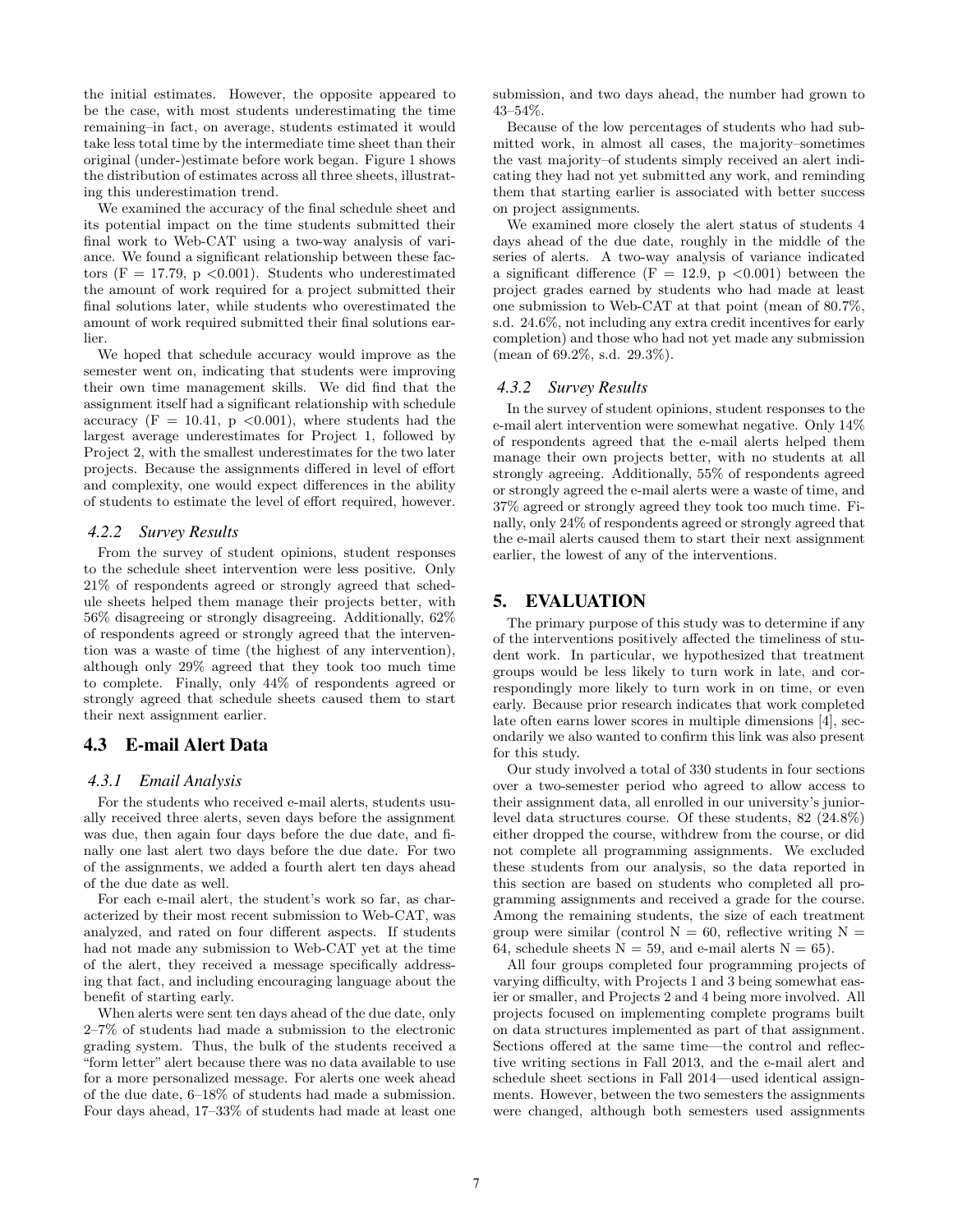that were intended to be comparable in terms of level of effort. The same instructor taught all four sections.

In all programming projects for all sections, students were offered a 10% extra credit bonus for completing their assignment at least one day ahead of the due date. Students did not receive any grade penalty for turning in work late, however. Instead, a "time bank" of individual 1-day extensions was permitted, similar to the model described in [1]. Each student had a small, fixed number of these no-penalty grace days they could use, but late submissions were no longer accepted once a student had expended all of their late days. Students in Fall 2013 were allotted five late days, but this number was reduced to three in Fall 2014.

## 5.1 Procrastination Tendency

We used Tuckman's procrastination scale [11] to measure the individual procrastination tendency for students in all groups at the start of the course. This instrument has been independently validated as a procrastination measure. The instrument consists of 16 questions answered on a 4-point Likert scale regarding one's perceptions about putting off required tasks versus starting them when necessary. Aggregating answers across all questions produces scores ranging from 16-64, with higher scores indicating a greater tendency to procrastinate. After giving the instrument questions to students using an electronic survey, aggregate scores were compiled and then normalized to a 0–1 scale.

We compared scores across groups to determine whether course sections were of similar procrastination tendencies. A one-way analysis of variance did not indicate any significant differences between the groups  $(F = 1.6, p = 0.20)$ , with average scores of 60% for the control group, 58% for the reflective writing group, 64% for the schedule sheet group, and 59% for the e-mail alert group. Also, we did not find any significant relationship between scores on the procrastination scale and the times when students finished work (F  $= 0.77, p = 0.38$ .

## 5.2 Treatment Impact on Submission Time

Because we wished to determine if any of the interventions positively affected the timeliness of student work, we classified each final submission for each assignment as being either early (finished at least one day before the deadline to earn extra credit), on time (finished on the due date), or late (finished after the due date). Figure 2 shows the relative proportion of student work falling into each category for each treatment group.

Of the groups, the e-mail treatment group had the lowest number of late submissions and also the highest number of early submissions, making that group's on-time performance significantly different than the control group ( $\chi^2 = 10.05$ , p  $= 0.0015$ . The other two treatments did not differ from the control group in a statistically significant way (reflective writing:  $\chi^2 = 0.03$ , p = 0.87; schedule sheets:  $\chi^2 = 0.52$ , p  $= 0.47.$ 

In addition, we also looked at the finish times as a continuous variable, in terms of the difference between the deadline and the time when students completed their projects. The results of a two-way analysis of variance  $(F = 3.81,$  $p \leq 0.01$ ) followed by Tukey's HSD, the students in the email alert group turned in their assignments significantly earlier than those in both the control and reflective writing groups (but not significantly earlier than the schedule sheets



Figure 2: The percentage of early, on time, and late assignments turned in per treatment group.

Mean Final Submission Time Offset (In Days) by **Intervention** 



Figure 3: The average project submission time relative to the due date per treatment group. A negative value indicates the mean submission time was before the deadline, while a positive value indicates the mean submission time was late.

group), while other groups were not significantly different from each other. Figure 3 shows the mean finish times for each group. The pooled standard deviation across all groups was 2.2 days, so the difference between the finish times of the e-mail alert group and the control group represents an effect size of 0.25 (schedule sheets: 0.18 (not significant), and reflective writing: 0.03).

We also wanted to check whether students *started* any earlier. Because we only had data from students once they began submitting their work electronically to Web-CAT, we do not have direct access to their start times. However, previous work suggests that student behaviors for starting work [7] and for beginning to submit to an electronic grading system follow similar patterns [4]. As a result, we examined the time of each student's first submission to Web-CAT.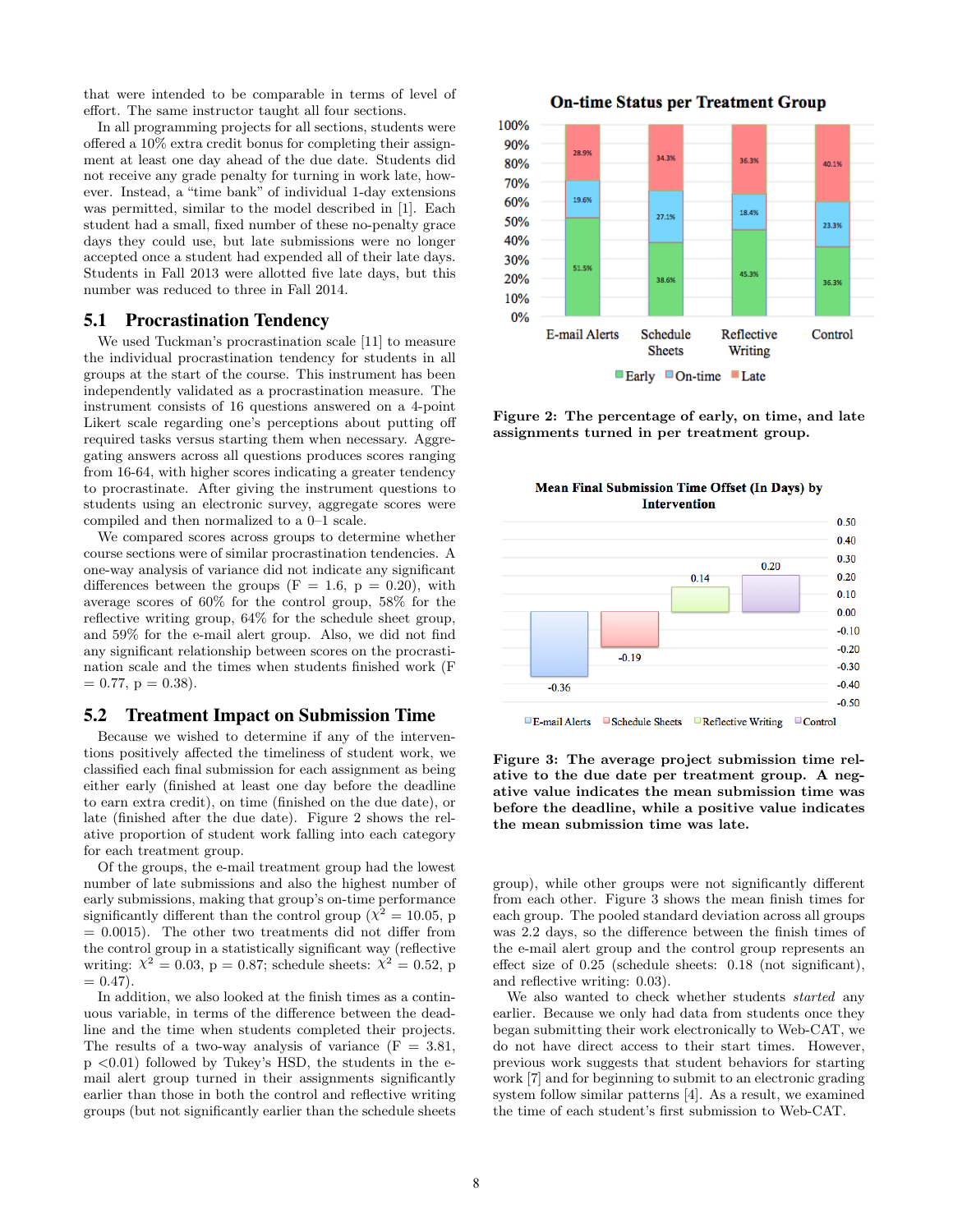

Figure 4: The first submission timestamp offset per treatment group. Note that a larger value indicates an earlier mean first submission time, while a negative value indicates a late first submission.

Figure 4 shows the relationship of first submission times among the groups. An analysis of variance  $(F = 24.7, p$ <0.001) followed by Tukey's HSD indicated that the schedule sheet group has significantly earlier first submission times on average (mean 5.3 days, s.d. 4.3) than all other groups. Both the e-mail alerts group (mean 4.0 days, s.d. 3.9) and the reflective writing group (mean 3.4 days, s.d. 3.7) were also significantly earlier than the control (mean 2.4 days, s.d. 3.1). Similarly, students in the schedule sheet group had a larger spread of time between their first submission and final submission (mean 5.1 days, s.d. 3.8) compared to the other groups (e-mail alerts: mean 3.6 days, s.d. 3.4; reflective writing: mean 3.6 days, s.d. 4.1; control: mean 2.6 days, s.d. 3.1). Again the schedule sheets group was significantly different than the other three  $(F = 19.9, p < 0.001)$ , with both e-mail alerts and reflective writing being significantly different than the control, but not each other.

One possible explanation for the earlier start times by the schedule sheets group is that students in that group were required to make an initial submission to Web-CAT before or with their intermediate schedule sheet, which was due one week before the deadline. This may have artificially altered the time of the first submission. One possibility is that students in the schedule sheet group simply turned in their work to meet the requirement, without it being "authentic" in the sense of having reached the point where they believed checking their work with the automated grader was needed. To explore this possibility, we also looked at the sizes of student programs on their first submissions, ignoring comments and blank lines, relative to their final product. Students in the schedule sheet group were the only group to submit significantly different amounts of code in their first submissions compared to the control group  $(F =$ 3.83,  $p \leq 0.01$ . Students in the schedule sheet group made initial submissions containing an average of 78.6% of their final amount of code (s.d. 28.1%), which was less than the control group (89.2%, s.d. 35.6%). Neither the e-mail alerts group (mean 85.6%, s.d. 30.6%) nor the reflective writing group (mean 84.3%, s.d. 35.0%) were statistically different from any other groups. Based on this, it is plausible that

the earlier times of first submission for the schedule sheets group do not consistently represent "starting earlier" in this study, since this group's first submissions were smaller, and were not significantly associated with finishing earlier than other groups.

Finally, we also analyzed the use of time bank days by students—the individual 1-day extensions allowed, as described at the start of Section 5. Analyzing the number of bank days used across all four projects (normalized to account for the different number of available bank days across semesters), there was no significant relationship between treatment and the proportion of bank days used  $(F = 1.4,$  $p = 0.25$ , mean proportion of days used, control: 55%, reflective writing: 42%, schedule sheets: 57%, e-mail alerts: 52%). This seems to indicate that no treatment had an impact on a student's tendency to use these days. There also was no significant difference in proportion of bank days used between semesters. That might indicate that the number of actual bank days available is was not important in this study.

## 5.3 Impact of Lateness on Quality

Previous work indicates that a student's programs tend to score lower and behave less correctly when that student finishes work late, after the due date, compared to when that same student finishes earlier [4]. To analyze the impact of lateness on project quality, we examined two key indicators. First, we considered the grade (total score) received by students on each project, without including any extra credit bonus received for early completion. In addition to the automated score produced by Web-CAT, this score also includes the manual grading performed by course teaching assistants. Second, we also considered the percentage of reference tests passed by each final submission, which is a measure of the functional correctness achieved, independent of other aspects of the grade.

Figure 5 shows the relationship between early, on time, or late submission and project grade. Completing projects early was significantly associated with earning higher scores  $(t = 4.28, p < 0.001)$ , although there was no significant difference between on time and late submissions  $(t = 1.21$ ,  $p = 0.23$ . When considering functional correctness, however, the differences are even more apparent. Figure 6 shows



Figure 5: Project score distributions for early, on time, and late submissions.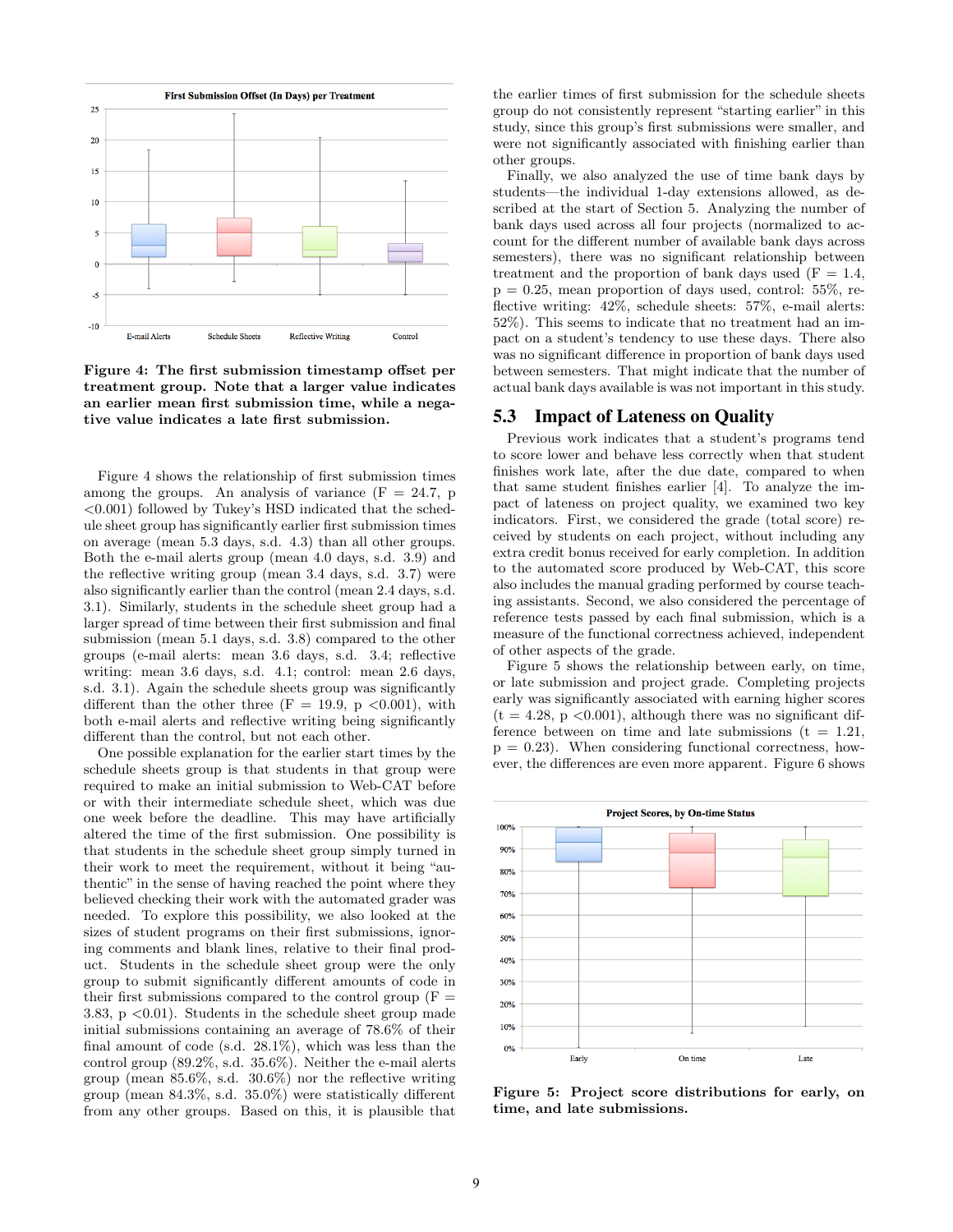

Figure 6: Correctness percentages for early, on time, and late submissions, in terms of instructor reference tests passed.

the relationship between the correctness scores for programs completed at different times, in terms of the percentage of instructor-provided reference tests passed by the program. Here, on-time work was significantly more correct  $(t = 2.43,$  $p = 0.015$  than late work, and early work was significantly more correct than on-time work ( $t = 3.87$ ,  $p \le 0.001$ ).

While these results support the notion that late work is of lower quality, one possibility is that "stronger students" simply finish their work earlier, and that weaker students, who are less able to complete an assignment, finish later. To account for this, we examined our data set to identify students who turned in at least one of the four projects late, and at least one of the four projects on time or early. We then performed a within-subjects comparison of both project scores and of reference test pass rates, comparing each student's late work against that same student's non-late work. In this within-subjects comparison, the on-time status of the student's final submission was a significant factor in his or her overall project grade ( $F = 7.5$ , p <0.001), with earlier work scoring higher. Similarly, the on-time status of the student's final submission was also a significant factor in the percentage of reference tests passed by his or her program–that is, its functional correctness (F = 13.7, p < 0.001). As in [4], this within-subjects comparison suggests that finishing on time or early is related to project success independent of any individual-specific traits.

# 6. CONCLUSION AND FUTURE WORK

This paper summarizes experiences with three new classroom interventions designed to reduce student procrastination. While two of the interventions did not provide significant evidence of impact, the e-mail alert intervention showed some promise in reducing the frequency of late submissions and increasing the frequency of early submissions. At the same time, however, students subjectively reported that they did not feel the e-mail alert intervention affected how they managed their time, and generally reported that they believed these alerts were a waste of time. Nevertheless, from the point of view of our interventions, our results indicate the e-mail alert intervention was somewhat effective in the most obvious measures of earlier start times and

earlier finish times, and may potentially be more effective if we improve them and base them on more accurate data, perhaps by directly collecting student data from their IDE instead of only from their grading system submissions.

At the same time, this study confirmed earlier findings that late submissions have lower quality, receiving lower scores on functional correctness, while early submissions earn higher scores overall. Further, a within-subjects comparison indicates that individual students see higher scores on the work they complete early, compared to the work they complete late. Clearly, finishing earlier is associated with higher scores.

Based on these results, we plan to continue exploring the e-mail alert intervention described here, with the aim of providing more accurate and directed feedback that students may find more useful. It is possible that by collecting activity data directly from the student's development environment as they work on assignments, it will be possible to gain fine-grained insights into the entire period of development rather than simply the snapshots when the student turns in work for checking. This additional information could lead to more valuable information in e-mail alerts, aimed at increasing awareness of progress against the rest of the group and against expectations.

Ultimately, all of these interventions will only be effective if they can be used in a large scale classroom. While we have demonstrated such scalability in this paper, our implementations definitely are still prototypes. Ideally, we will eventually create a system that can accurately monitor student progress based on years of previous student effort on similar assignments, and provide feedback to instructors based on at-risk students as needed.

# 7. ACKNOWLEDGMENTS

This work is supported in part by the National Science Foundation under grant DUE-1245334. Any opinions, findings, conclusions, or recommendations expressed in this material are those of the authors and do not necessarily reflect the views of the National Science Foundation.

# 8. REFERENCES

- [1] J. Aycock and J. Uhl. Choice in the classroom. SIGCSE Bull., 37(4):84–88, Dec. 2005.
- [2] C. C. Bonwell and J. A. Eison. Active Learning: Creating Excitement in the Classroom. 1991 ASHE-ERIC Higher Education Reports. ERIC, 1991.
- [3] S. H. Edwards, J. Martin, and C. A. Shaffer. Examining classroom interventions to reduce procrastination. In Proceedings of the 2015 ACM Conference on Innovation and Technology in Computer Science Education, ITiCSE '15, pages 254–259, New York, NY, USA, 2015. ACM.
- [4] S. H. Edwards, J. Snyder, M. A. Pérez-Quiñones, A. Allevato, D. Kim, and B. Tretola. Comparing effective and ineffective behaviors of student programmers. In Proceedings of the fifth International Workshop on Computing Education Research, pages 3–14. ACM, 2009.
- [5] R. M. Klassen, L. L. Krawchuk, and S. Rajani. Academic procrastination of undergraduates: Low self-efficacy to self-regulate predicts higher levels of